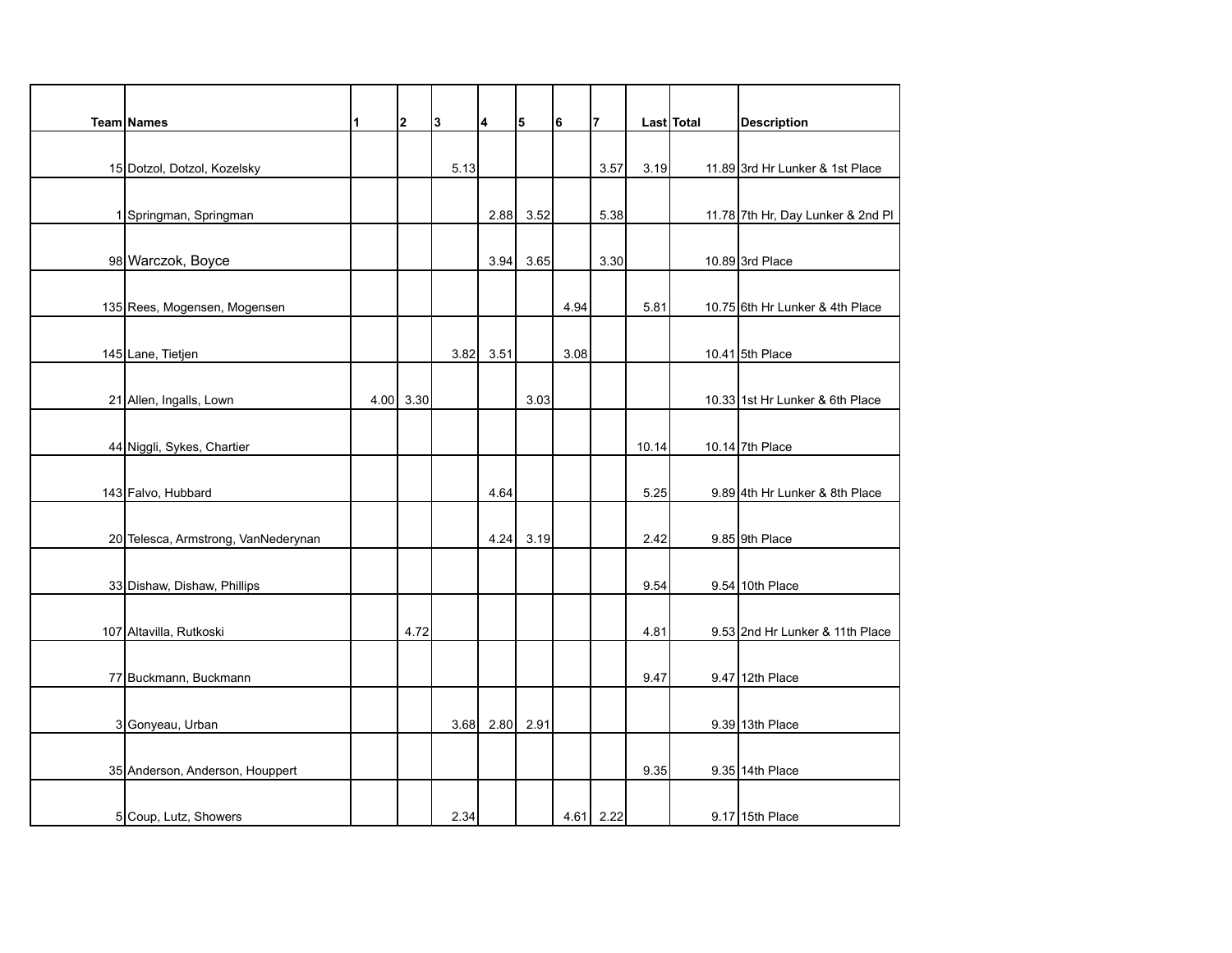| Team Names                     | 1    | $\overline{2}$ | 3    | 4    | 5    | 6    | $\overline{7}$ |      | Last Total | <b>Description</b>              |
|--------------------------------|------|----------------|------|------|------|------|----------------|------|------------|---------------------------------|
|                                |      |                |      |      |      |      |                |      |            |                                 |
| 68 Brienzi, Garver, Rundt      |      |                | 2.62 | 4.22 |      |      |                | 2.26 |            | 9.10 16th Place                 |
|                                |      |                |      |      |      |      |                |      |            |                                 |
| 85 Brindle, Shalamanda         |      |                | 3.64 |      |      | 3.05 |                | 2.36 |            | 9.05 17th Place                 |
|                                |      |                |      |      |      |      |                |      |            |                                 |
| 128 Lumley, Lumley, Quinn      |      |                |      |      |      | 3.04 |                | 5.97 |            | 9.01 18th Place                 |
|                                |      |                |      |      |      |      |                |      |            |                                 |
| 23 Allen, Haley, Simek         | 3.81 |                |      |      |      |      |                | 5.14 |            | 8.95 19th Place & Best SM       |
|                                |      |                |      |      |      |      |                |      |            |                                 |
| 81 Ciferni, Sperbeck, Uppstrom |      |                |      |      | 4.05 |      |                | 4.75 |            | 8.80 5th Hr Lunker & 20th Place |
|                                |      |                |      |      |      |      |                |      |            |                                 |
| 10 Toti, Toti                  |      |                |      |      | 3.86 |      |                | 4.92 |            | 8.78 21st Place                 |
|                                |      |                |      |      |      |      |                |      |            |                                 |
| 53 Evans, Griesmyer            |      |                |      |      |      |      |                | 8.68 | 8.68       |                                 |
|                                |      |                |      |      |      |      |                |      |            |                                 |
| 113 Kelly, Kelly               |      | 2.88           | 2.48 | 3.32 |      |      |                |      |            | 8.68 Ladie's Lunker             |
|                                |      |                |      |      |      |      |                |      |            |                                 |
| 26 Matthews, Narolis, Matthews |      |                |      |      |      |      |                | 8.58 | 8.58       |                                 |
|                                |      |                |      |      |      |      |                |      |            |                                 |
| 60 Roach, Roach, Roach         |      |                |      |      |      |      |                | 8.55 | 8.55       |                                 |
|                                |      |                |      |      |      |      |                |      |            |                                 |
| 86 Olles, Olles                |      |                |      |      |      |      |                | 8.37 | 8.37       |                                 |
|                                |      |                |      |      |      |      |                |      |            |                                 |
| 61 Ott, Olmstead               |      |                |      |      |      |      |                | 8.26 | 8.26       |                                 |
|                                |      |                |      |      |      |      |                |      |            |                                 |
| 6 Combs, Grover, Grover        |      |                |      | 2.41 | 2.47 |      | 3.35           |      | 8.23       |                                 |
|                                |      |                |      |      |      |      |                |      |            |                                 |
| 49 Shaffer, Raudabaugh         |      |                |      |      |      |      |                | 8.17 | 8.17       |                                 |
|                                |      |                |      |      |      |      |                |      |            |                                 |
| 4 Johnson, Ziarko              |      |                |      |      |      |      |                | 8.00 | 8.00       |                                 |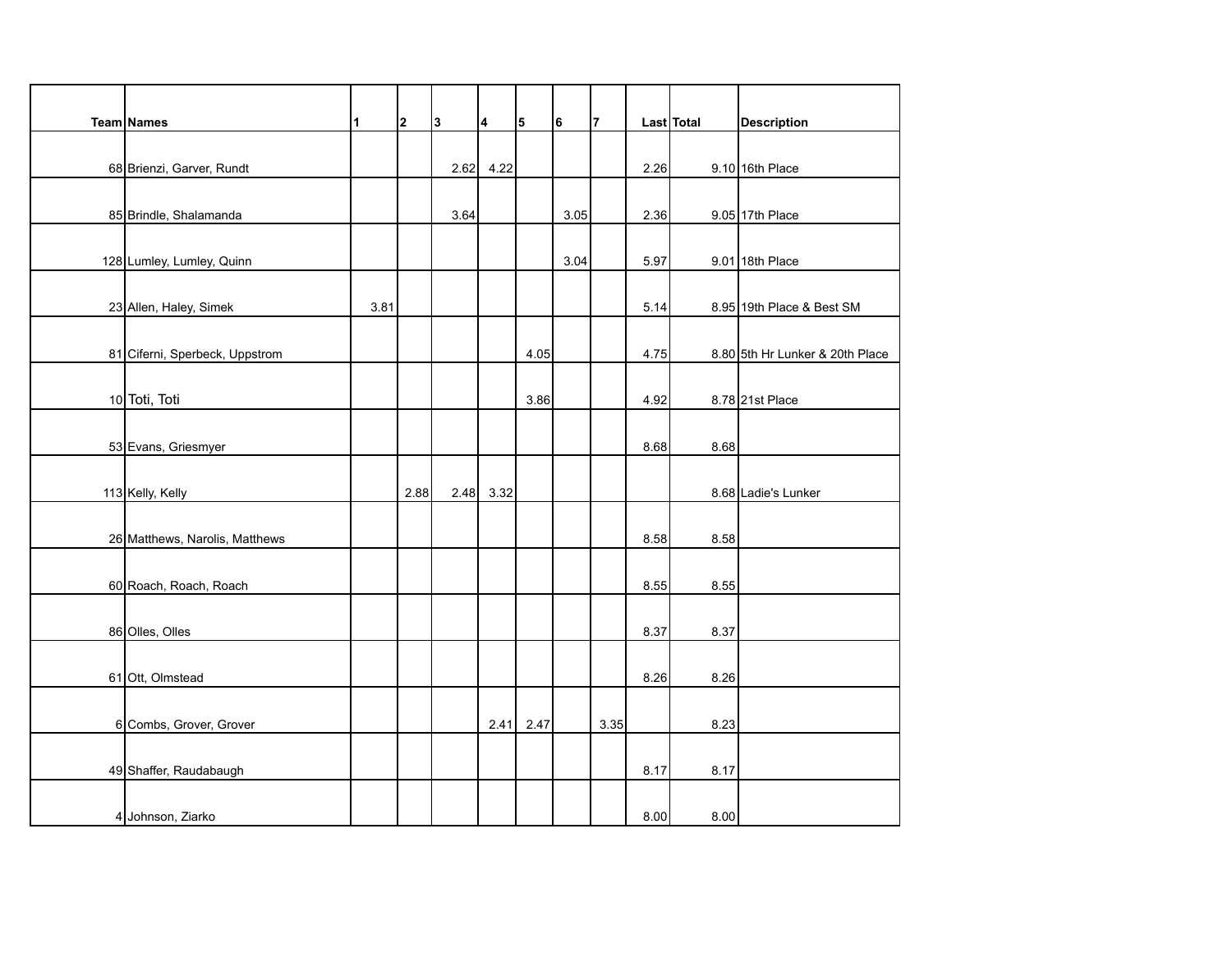| Team Names                                  | 1    | 2 | 3    | 4    | 5    | 6 | $\overline{7}$ |      | Last Total | <b>Description</b> |
|---------------------------------------------|------|---|------|------|------|---|----------------|------|------------|--------------------|
|                                             |      |   |      |      |      |   |                |      |            |                    |
| 110 Kahabka, Kolb, Thompson                 |      |   |      |      |      |   |                | 7.98 | 7.98       |                    |
|                                             |      |   |      |      |      |   |                |      |            |                    |
| 43 Leuer                                    |      |   | 3.03 |      |      |   |                | 4.94 | 7.97       |                    |
|                                             |      |   |      |      |      |   |                |      |            |                    |
| 95 Nasello, Ciento                          |      |   |      |      |      |   |                | 7.92 | 7.92       |                    |
|                                             |      |   |      |      |      |   |                |      |            |                    |
| 14 Knauss, Knauss                           |      |   |      |      |      |   | 2.68           | 5.23 | 7.91       |                    |
|                                             |      |   |      |      |      |   |                |      |            |                    |
| 28 Mang, Mang                               |      |   |      |      |      |   |                | 7.91 | 7.91       |                    |
|                                             |      |   |      |      |      |   |                |      |            |                    |
| 41 Dehn, Dehn                               |      |   |      |      |      |   |                | 7.89 | 7.89       |                    |
|                                             |      |   |      |      |      |   |                |      |            |                    |
| 51 Caler, Rease, Rease                      |      |   |      |      |      |   |                | 7.85 | 7.85       |                    |
|                                             |      |   |      |      |      |   |                |      |            |                    |
| 64 Brown, Meckes                            |      |   |      |      |      |   |                | 7.58 | 7.58       |                    |
| 40 MacDonald, Poorman                       |      |   |      |      |      |   |                | 7.47 | 7.47       |                    |
|                                             |      |   |      |      |      |   |                |      |            |                    |
| 125 Briggs, Flurschutz, Sahrle              |      |   |      |      | 3.08 |   |                | 4.34 | 7.42       |                    |
|                                             |      |   |      |      |      |   |                |      |            |                    |
| 150 Suchnick, Kowalski                      |      |   | 4.32 | 3.08 |      |   |                |      | 7.40       |                    |
|                                             |      |   |      |      |      |   |                |      |            |                    |
| 137 Arnold                                  | 2.39 |   | 2.68 |      | 2.20 |   |                |      | 7.27       |                    |
|                                             |      |   |      |      |      |   |                |      |            |                    |
| 47 Derrenbacher, Derrenbacher, Derrenbacher |      |   |      |      |      |   |                | 7.05 |            | 7.05 Kid's Lunker  |
|                                             |      |   |      |      |      |   |                |      |            |                    |
| 31 Reid, Sawanec                            |      |   |      |      |      |   |                | 6.86 | 6.86       |                    |
|                                             |      |   |      |      |      |   |                |      |            |                    |
| 103 LaClair, Parmer                         |      |   |      |      |      |   |                | 6.86 | 6.86       |                    |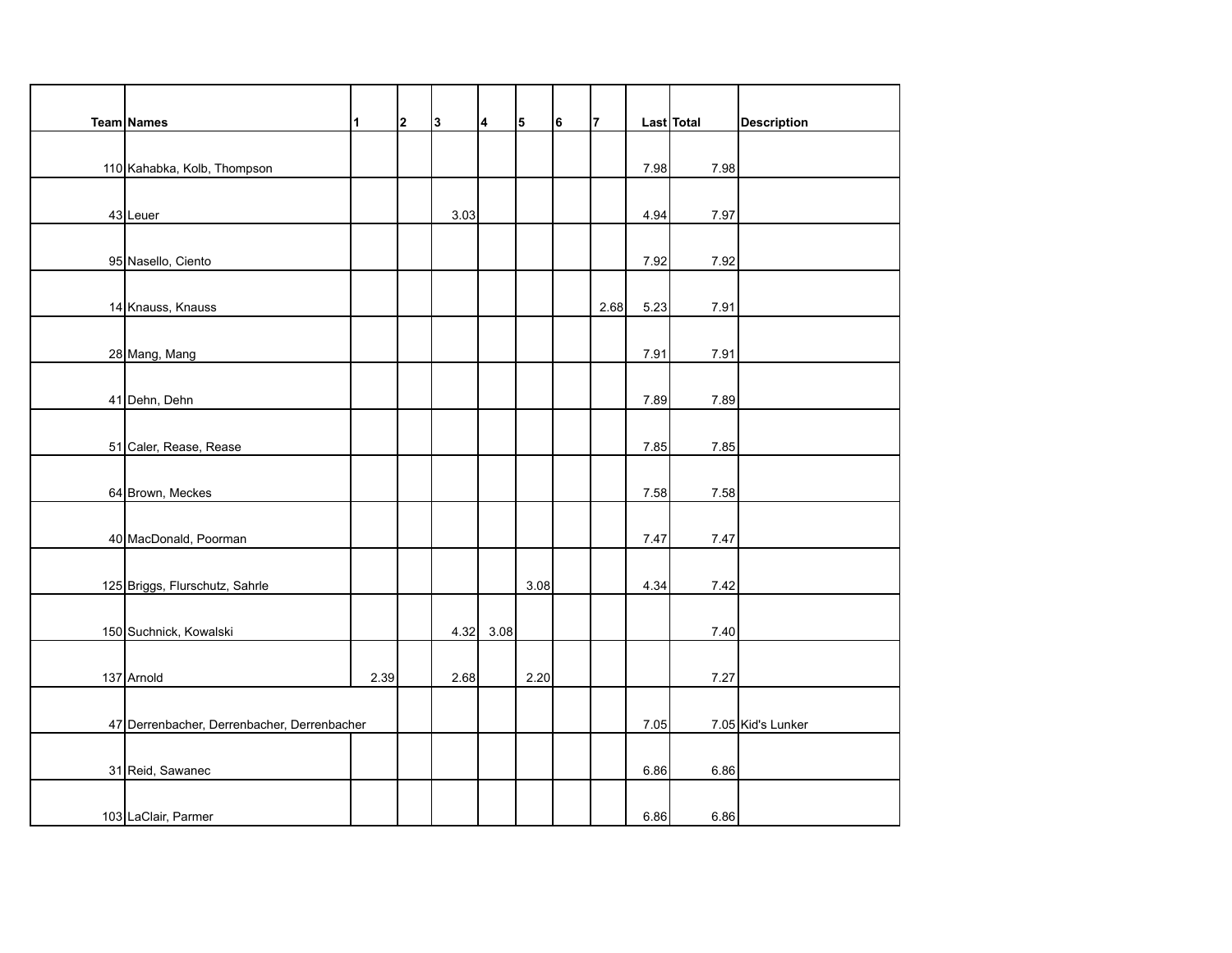| Team Names |                            | 1 | $\mathbf 2$ | 3 | 4 | 5    | 6              | $\overline{7}$ |      | Last Total | <b>Description</b> |
|------------|----------------------------|---|-------------|---|---|------|----------------|----------------|------|------------|--------------------|
|            |                            |   |             |   |   |      |                |                |      |            |                    |
|            | 32 Christie, Repman        |   |             |   |   |      |                |                | 6.79 | 6.79       |                    |
|            |                            |   |             |   |   |      |                |                |      |            |                    |
|            | 9 Boicourt                 |   | $2.32$ 2.40 |   |   | 2.00 |                |                |      | 6.72       |                    |
|            |                            |   |             |   |   |      |                |                |      |            |                    |
|            | 54 Abbatiello, DeVries     |   |             |   |   |      |                |                | 6.72 | 6.72       |                    |
|            |                            |   |             |   |   |      |                |                |      |            |                    |
|            | 50 Adams, McKerrow         |   |             |   |   |      |                |                | 6.57 | 6.57       |                    |
|            |                            |   |             |   |   |      |                |                |      |            |                    |
|            | 62 Feathers, Miller        |   |             |   |   |      | 2.22 2.20 2.12 |                |      | 6.54       |                    |
|            | 144 Tormey, Sege           |   |             |   |   |      |                |                | 6.51 | 6.51       |                    |
|            |                            |   |             |   |   |      |                |                |      |            |                    |
|            | 24 Funk, VanAlstine        |   |             |   |   |      |                |                | 6.32 | 6.32       |                    |
|            |                            |   |             |   |   |      |                |                |      |            |                    |
|            | 7 Bernard, Lunney          |   |             |   |   |      |                |                | 6.23 | 6.23       |                    |
|            |                            |   |             |   |   |      |                |                |      |            |                    |
|            | 8 Terhune, Corrigan        |   |             |   |   |      |                |                | 6.18 | 6.18       |                    |
|            |                            |   |             |   |   |      |                |                |      |            |                    |
|            | 70 Mierek, Smith           |   |             |   |   |      |                |                | 6.07 | 6.07       |                    |
|            |                            |   |             |   |   |      |                |                |      |            |                    |
|            | 57 Robinson, Wilson        |   |             |   |   |      |                |                | 6.00 | 6.00       |                    |
|            |                            |   |             |   |   |      |                |                |      |            |                    |
|            | 140 Moffitt, Zimmer        |   |             |   |   |      | 1.82           | 1.67           | 2.44 | 5.93       |                    |
|            |                            |   |             |   |   |      |                |                |      |            |                    |
|            | 69 Conklin, Harrington     |   |             |   |   |      |                |                | 5.82 | 5.82       |                    |
|            |                            |   |             |   |   |      |                |                |      |            |                    |
|            | 117 Mierek, Mierek         |   |             |   |   |      |                |                | 5.52 | 5.52       |                    |
|            | 142 Planty, Planty, Planty |   |             |   |   |      |                |                | 5.47 | 5.47       |                    |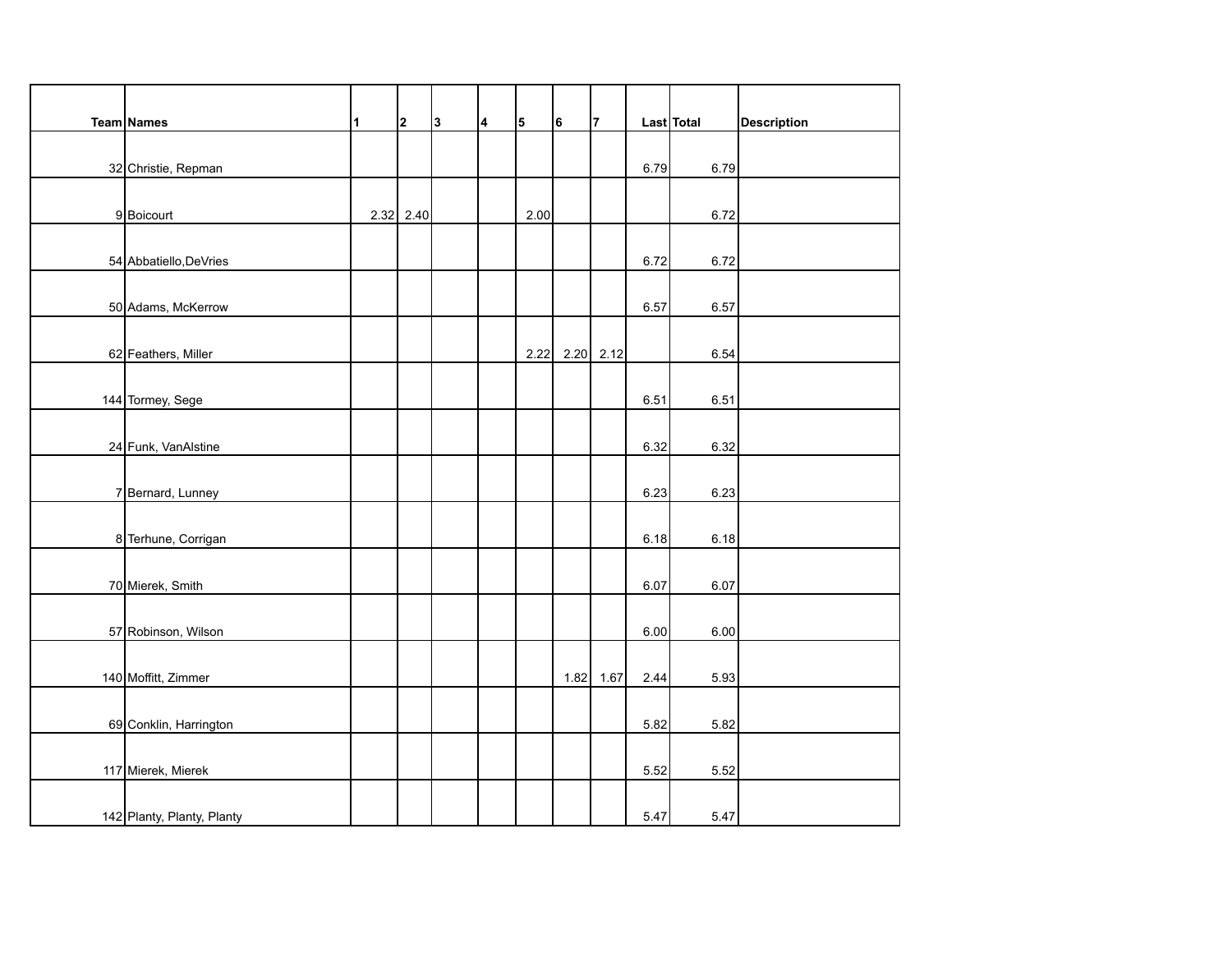| Team Names                   | 1 | $\overline{\mathbf{2}}$ | 3    | $\overline{\mathbf{4}}$ | 5    | 6    | $\overline{7}$ |      | Last Total | <b>Description</b> |
|------------------------------|---|-------------------------|------|-------------------------|------|------|----------------|------|------------|--------------------|
|                              |   |                         |      |                         |      |      |                |      |            |                    |
| 87 Wright, Wright            |   |                         |      |                         | 1.92 |      | 1.82           | 1.60 | 5.34       |                    |
|                              |   |                         |      |                         |      |      |                |      |            |                    |
| 71 Skirment                  |   |                         |      |                         |      |      |                | 4.34 | 4.34       |                    |
|                              |   |                         |      |                         |      |      |                |      |            |                    |
| 96 Goddard, Burns            |   |                         |      |                         |      |      |                | 3.85 | 3.85       |                    |
|                              |   |                         |      |                         |      |      |                |      |            |                    |
| 45 Daniels, Daniels, Daniels |   |                         |      |                         | 3.22 |      |                |      | 3.22       |                    |
|                              |   |                         |      |                         |      |      |                |      |            |                    |
| 38 Campbell, Mazol           |   |                         |      |                         | 3.15 |      |                |      | 3.15       |                    |
| 123 Thompson, Thompson       |   |                         |      |                         | 2.91 |      |                |      | 2.91       |                    |
|                              |   |                         |      |                         |      |      |                |      |            |                    |
| 106 Smith, Smith             |   |                         |      |                         |      |      | 2.78           |      | 2.78       |                    |
|                              |   |                         |      |                         |      |      |                |      |            |                    |
| 48 Turner, Turner, Drake     |   |                         |      |                         | 2.53 |      |                |      | 2.53       |                    |
|                              |   |                         |      |                         |      |      |                |      |            |                    |
| 63 Heller, Ladlee, Gray      |   |                         |      |                         |      | 2.35 |                |      | 2.35       |                    |
|                              |   |                         |      |                         |      |      |                |      |            |                    |
| 136 Peck, Peck, Peck         |   |                         | 2.30 |                         |      |      |                |      | 2.30       |                    |
|                              |   |                         |      |                         |      |      |                |      |            |                    |
| 46 Witczak                   |   |                         |      |                         |      | 2.29 |                |      | 2.29       |                    |
|                              |   |                         |      |                         |      |      |                |      |            |                    |
| 105 Gradwick, Sick, Thompson |   |                         |      |                         |      |      | 2.27           |      | 2.27       |                    |
|                              |   |                         |      |                         |      |      |                |      |            |                    |
| 146 Burchell, Moore, Oakes   |   |                         |      |                         | 2.06 |      |                |      | 2.06       |                    |
|                              |   |                         |      |                         |      |      |                |      |            |                    |
| 149 Hund, Simmance           |   |                         |      |                         |      |      |                | 1.81 | 1.81       |                    |
| 2 Ferri, Gallelli, Collombai |   |                         |      |                         |      |      |                |      | 0.00       |                    |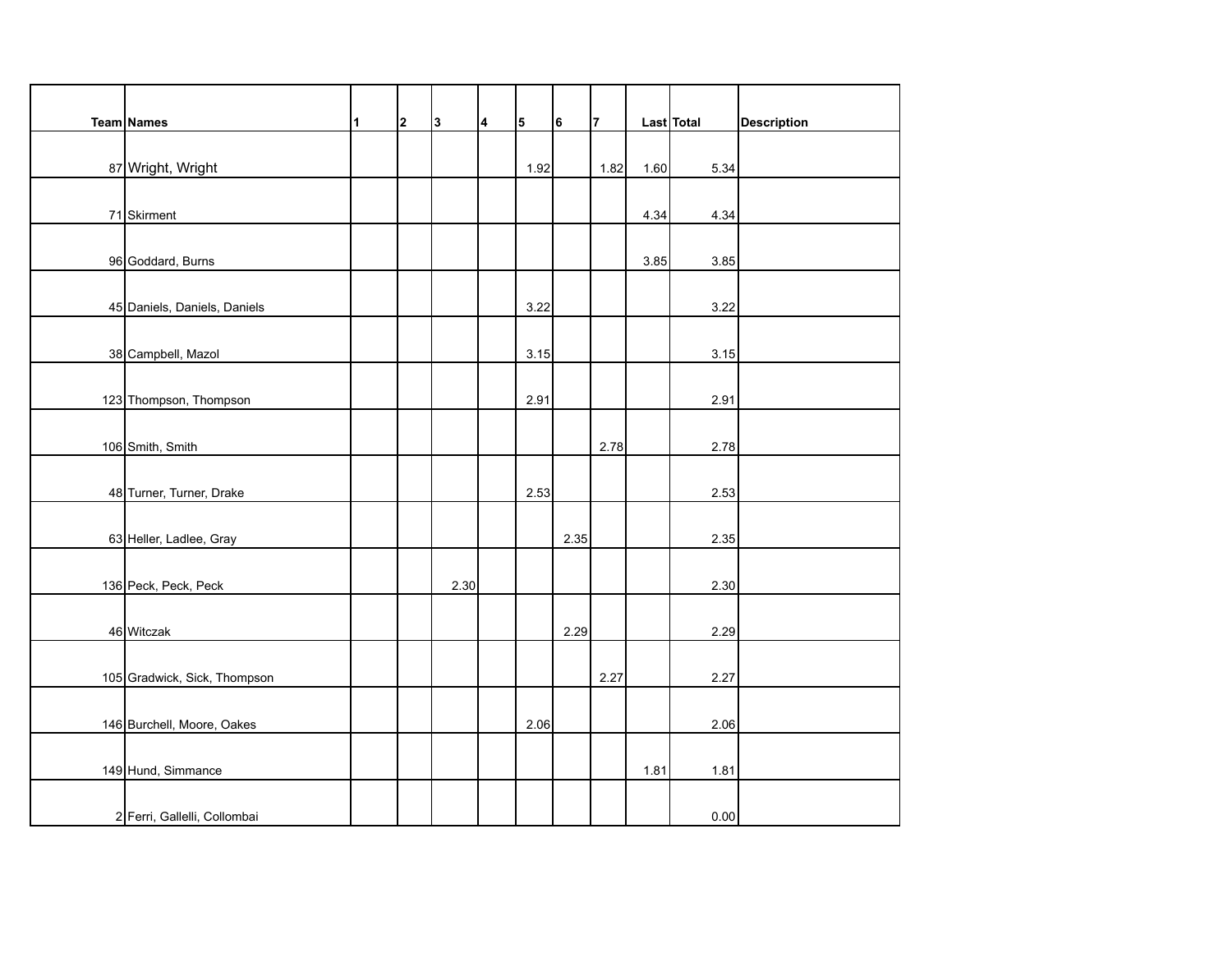| Team Names                                  | $\blacksquare$ | $\mathbf 2$ | 3 | 4 | 5 | 6 | $\overline{7}$ | Last Total | <b>Description</b> |
|---------------------------------------------|----------------|-------------|---|---|---|---|----------------|------------|--------------------|
|                                             |                |             |   |   |   |   |                |            |                    |
| 11 Toti, Toti                               |                |             |   |   |   |   |                | 0.00       |                    |
|                                             |                |             |   |   |   |   |                |            |                    |
| 12 Redmond                                  |                |             |   |   |   |   |                | 0.00       |                    |
|                                             |                |             |   |   |   |   |                |            |                    |
| 13 Harrington, Wilbur                       |                |             |   |   |   |   |                | 0.00       |                    |
|                                             |                |             |   |   |   |   |                |            |                    |
| 16 Goodrow, Rovito                          |                |             |   |   |   |   |                | 0.00       |                    |
|                                             |                |             |   |   |   |   |                |            |                    |
| 17 Booth, Booth                             |                |             |   |   |   |   |                | 0.00       |                    |
|                                             |                |             |   |   |   |   |                |            |                    |
| 18 Bryan, Neenan                            |                |             |   |   |   |   |                | 0.00       |                    |
|                                             |                |             |   |   |   |   |                | 0.00       |                    |
| 19 Chipolis, Chipolis, Chipolis             |                |             |   |   |   |   |                |            |                    |
| 22 Snyder, Snyder                           |                |             |   |   |   |   |                | 0.00       |                    |
|                                             |                |             |   |   |   |   |                |            |                    |
| 25 Covey, Maloney, Witczak                  |                |             |   |   |   |   |                | 0.00       |                    |
|                                             |                |             |   |   |   |   |                |            |                    |
| 27 VanNederynen, VanNederynen, VanNederynen |                |             |   |   |   |   |                | 0.00       |                    |
|                                             |                |             |   |   |   |   |                |            |                    |
| 29 Hamilton, Mitch                          |                |             |   |   |   |   |                | 0.00       |                    |
|                                             |                |             |   |   |   |   |                |            |                    |
| 30 MacDonald, Poorman                       |                |             |   |   |   |   |                | 0.00       |                    |
|                                             |                |             |   |   |   |   |                |            |                    |
| 34 Ash, Ash                                 |                |             |   |   |   |   |                | 0.00       |                    |
|                                             |                |             |   |   |   |   |                |            |                    |
| 36 Doucette, Griesmyer                      |                |             |   |   |   |   |                | 0.00       |                    |
|                                             |                |             |   |   |   |   |                |            |                    |
| 37 Kalk, Rutledge                           |                |             |   |   |   |   |                | 0.00       |                    |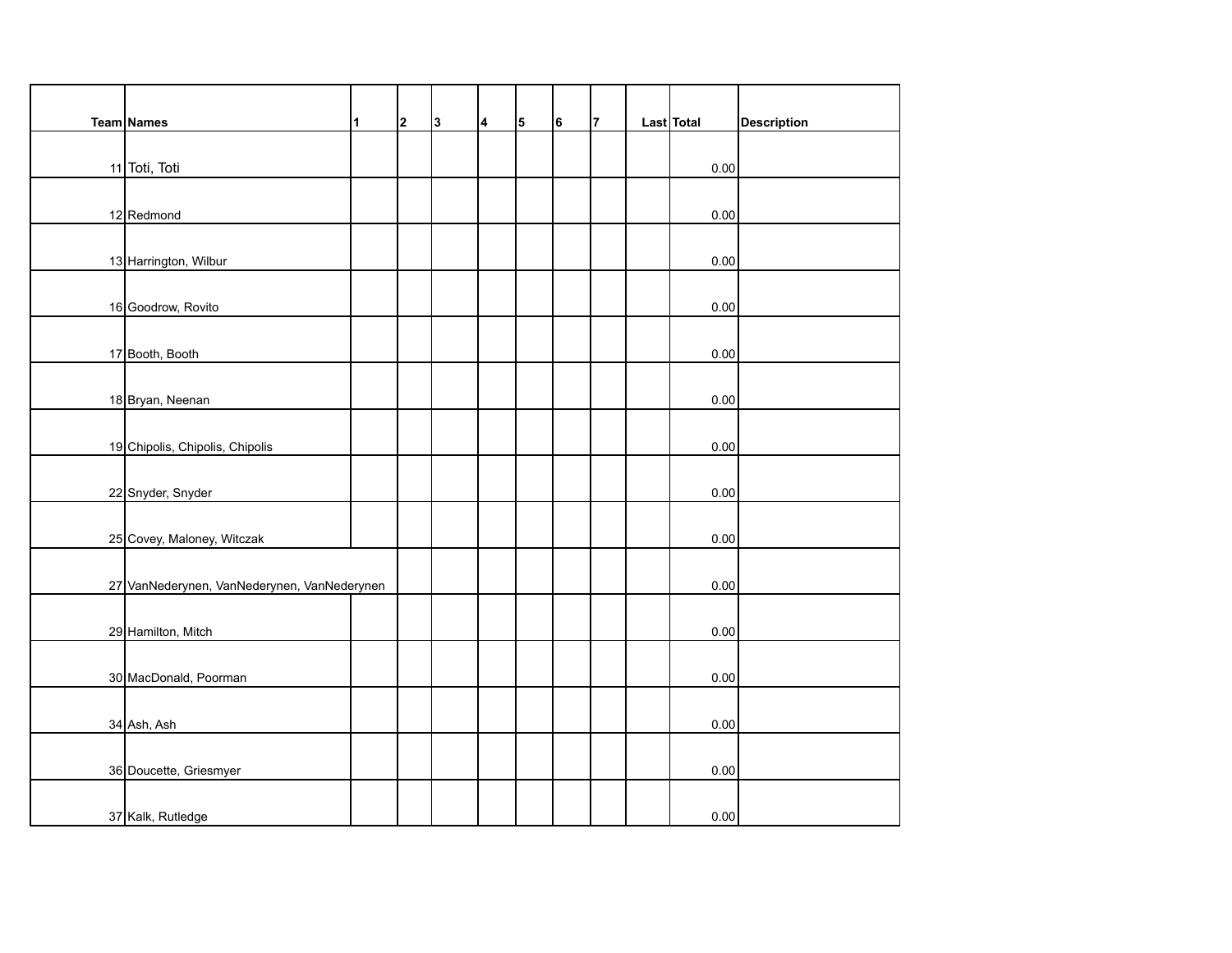| Team Names                  | 1 | $\mathbf 2$ | 3 | 14 | 5 | 6 | $\overline{7}$ | Last Total | <b>Description</b> |
|-----------------------------|---|-------------|---|----|---|---|----------------|------------|--------------------|
|                             |   |             |   |    |   |   |                |            |                    |
| 39 Bator, Secor, Narolis    |   |             |   |    |   |   |                | 0.00       |                    |
|                             |   |             |   |    |   |   |                |            |                    |
| 42 Swinegar, Swinegar       |   |             |   |    |   |   |                | 0.00       |                    |
|                             |   |             |   |    |   |   |                |            |                    |
| 52 Herritt, McCollum, Smith |   |             |   |    |   |   |                | 0.00       |                    |
|                             |   |             |   |    |   |   |                |            |                    |
| 55 Liberatore, Lobur        |   |             |   |    |   |   |                | 0.00       |                    |
|                             |   |             |   |    |   |   |                |            |                    |
| 56 Reynolds, Robinson       |   |             |   |    |   |   |                | 0.00       |                    |
|                             |   |             |   |    |   |   |                |            |                    |
| 58 Davis, McKee             |   |             |   |    |   |   |                | 0.00       |                    |
|                             |   |             |   |    |   |   |                |            |                    |
| 59 Cutaiar, Wrisley         |   |             |   |    |   |   |                | 0.00       |                    |
|                             |   |             |   |    |   |   |                |            |                    |
| 65 Vaadi, Vaadi             |   |             |   |    |   |   |                | 0.00       |                    |
|                             |   |             |   |    |   |   |                | 0.00       |                    |
| 66 Murray, Pointer          |   |             |   |    |   |   |                |            |                    |
| 67 Shiffler, Shiffler       |   |             |   |    |   |   |                | 0.00       |                    |
|                             |   |             |   |    |   |   |                |            |                    |
| 72 Wolfe, Wolfe             |   |             |   |    |   |   |                | 0.00       |                    |
|                             |   |             |   |    |   |   |                |            |                    |
| 73 Piersall, Skinner, Wolfe |   |             |   |    |   |   |                | 0.00       |                    |
|                             |   |             |   |    |   |   |                |            |                    |
| 74 Schiszler, Simmons       |   |             |   |    |   |   |                | 0.00       |                    |
|                             |   |             |   |    |   |   |                |            |                    |
| 75 Buck, Harper, Strong     |   |             |   |    |   |   |                | $0.00\,$   |                    |
|                             |   |             |   |    |   |   |                |            |                    |
| 76 Boczar, Colarusso, Yager |   |             |   |    |   |   |                | 0.00       |                    |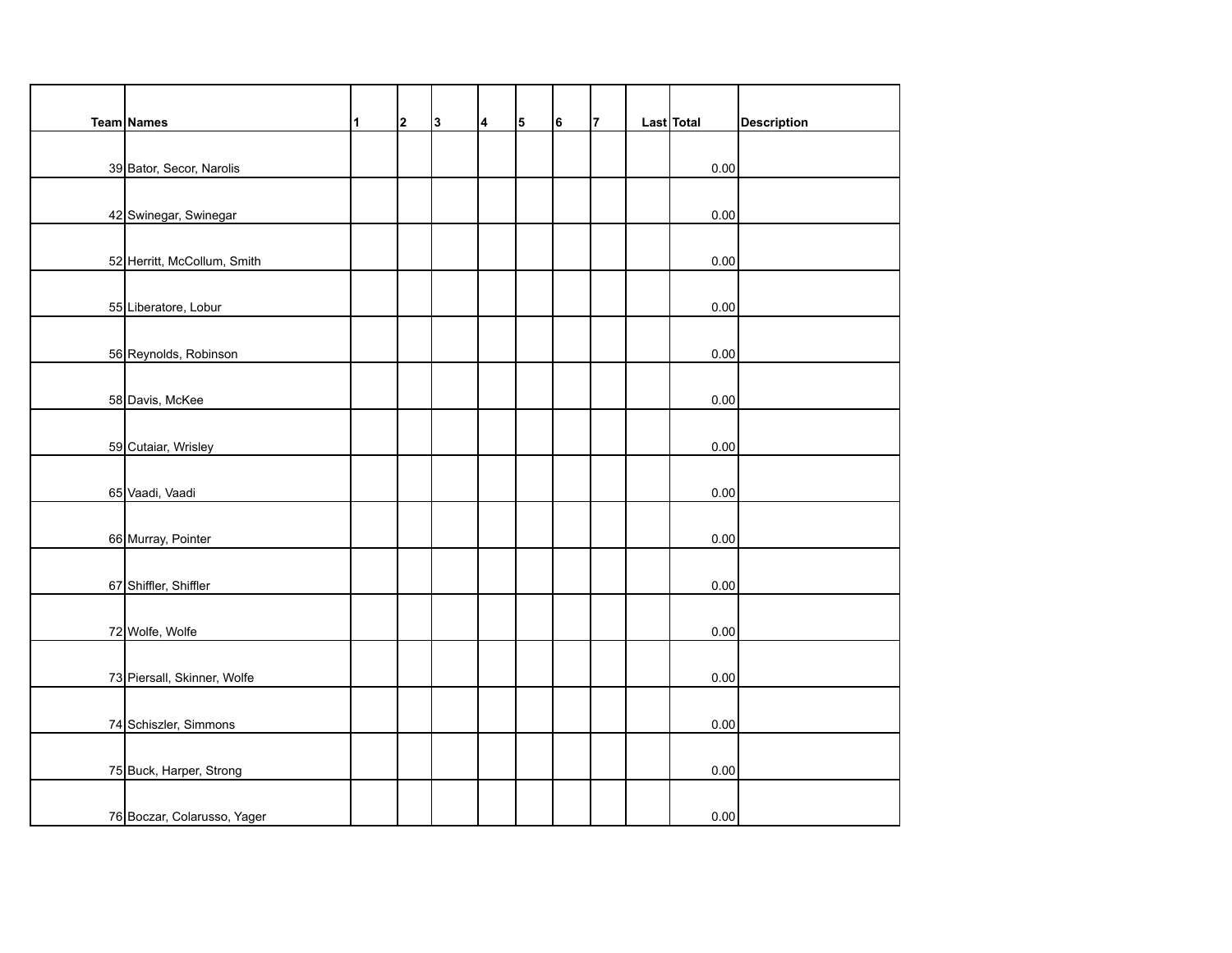| Team Names                        | 1 | $\mathbf 2$ | 3 | 14 | 5 | 6 | $\overline{7}$ | Last Total | <b>Description</b> |
|-----------------------------------|---|-------------|---|----|---|---|----------------|------------|--------------------|
|                                   |   |             |   |    |   |   |                |            |                    |
| 78 Monica, Monica                 |   |             |   |    |   |   |                | 0.00       |                    |
|                                   |   |             |   |    |   |   |                |            |                    |
| 79 Gibbons, Gibbons               |   |             |   |    |   |   |                | 0.00       |                    |
|                                   |   |             |   |    |   |   |                |            |                    |
| 80 Theis, Bates                   |   |             |   |    |   |   |                | 0.00       |                    |
|                                   |   |             |   |    |   |   |                |            |                    |
| 82 Staie, Switzer                 |   |             |   |    |   |   |                | 0.00       |                    |
|                                   |   |             |   |    |   |   |                |            |                    |
| 83 Perfetto, Perfetto             |   |             |   |    |   |   |                | 0.00       |                    |
|                                   |   |             |   |    |   |   |                |            |                    |
| 84 Wells, Wells, Potteiger        |   |             |   |    |   |   |                | 0.00       |                    |
| 88 Fargnoli, Race                 |   |             |   |    |   |   |                | 0.00       |                    |
|                                   |   |             |   |    |   |   |                |            |                    |
| 89 Evankovich, Eysaman, Stefaniak |   |             |   |    |   |   |                | 0.00       |                    |
|                                   |   |             |   |    |   |   |                |            |                    |
| 90 Cowan, Cowan, Manning          |   |             |   |    |   |   |                | 0.00       |                    |
|                                   |   |             |   |    |   |   |                |            |                    |
| 91 Shutt, Barnhart                |   |             |   |    |   |   |                | 0.00       |                    |
|                                   |   |             |   |    |   |   |                |            |                    |
| 92 LaMoreaux, VonNeida            |   |             |   |    |   |   |                | 0.00       |                    |
|                                   |   |             |   |    |   |   |                |            |                    |
| 93 Evancho, Veet                  |   |             |   |    |   |   |                | 0.00       |                    |
|                                   |   |             |   |    |   |   |                |            |                    |
| 94 Drake, Tierno                  |   |             |   |    |   |   |                | 0.00       |                    |
|                                   |   |             |   |    |   |   |                |            |                    |
| 97 Acevedo, Ladlee                |   |             |   |    |   |   |                | $0.00\,$   |                    |
|                                   |   |             |   |    |   |   |                |            |                    |
| 99 Douvlos, Lee, Brown            |   |             |   |    |   |   |                | 0.00       |                    |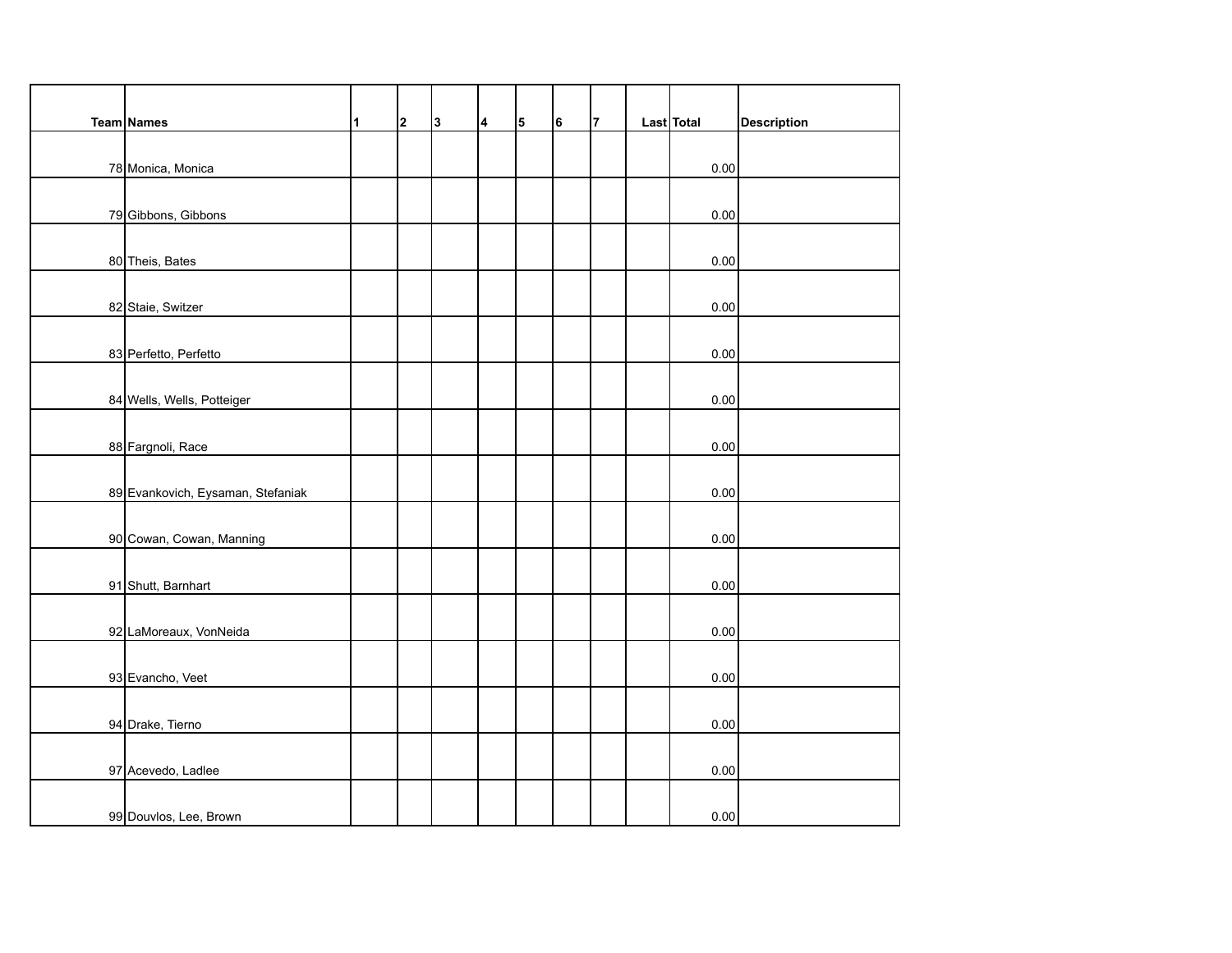| Team Names                     | $\mathbf{1}$ | $\overline{\mathbf{2}}$ | 3 | $\overline{\mathbf{4}}$ | 5 | 6 | 7 | Last Total | <b>Description</b> |
|--------------------------------|--------------|-------------------------|---|-------------------------|---|---|---|------------|--------------------|
|                                |              |                         |   |                         |   |   |   |            |                    |
| 100 Lee, Widrick, Widrick      |              |                         |   |                         |   |   |   | 0.00       |                    |
|                                |              |                         |   |                         |   |   |   |            |                    |
| 101 Tarantella, Zgurich        |              |                         |   |                         |   |   |   | 0.00       |                    |
|                                |              |                         |   |                         |   |   |   |            |                    |
| 102 Matthews, Rheome, Rheome   |              |                         |   |                         |   |   |   | 0.00       |                    |
|                                |              |                         |   |                         |   |   |   |            |                    |
| 104 Wise, Wise, Morsch         |              |                         |   |                         |   |   |   | 0.00       |                    |
|                                |              |                         |   |                         |   |   |   |            |                    |
| 108 Wierbowski, Elechko        |              |                         |   |                         |   |   |   | 0.00       |                    |
| 109 Almeida, Tiefenauer, Auger |              |                         |   |                         |   |   |   | 0.00       |                    |
|                                |              |                         |   |                         |   |   |   |            |                    |
| 111 Szabo, Christopher         |              |                         |   |                         |   |   |   | 0.00       |                    |
|                                |              |                         |   |                         |   |   |   |            |                    |
| 112 Stickler, Stickler, Miller |              |                         |   |                         |   |   |   | 0.00       |                    |
|                                |              |                         |   |                         |   |   |   |            |                    |
| 114 Davenport, Davenport       |              |                         |   |                         |   |   |   | 0.00       |                    |
|                                |              |                         |   |                         |   |   |   |            |                    |
| 115 Kimble, Patterson, Rheome  |              |                         |   |                         |   |   |   | 0.00       |                    |
|                                |              |                         |   |                         |   |   |   |            |                    |
| 116 Hoblitz, Burns, Kintner    |              |                         |   |                         |   |   |   | 0.00       |                    |
|                                |              |                         |   |                         |   |   |   |            |                    |
| 118 Lumley, Mazzitelli         |              |                         |   |                         |   |   |   | 0.00       |                    |
|                                |              |                         |   |                         |   |   |   |            |                    |
| 119 Sharpe, Gonyea             |              |                         |   |                         |   |   |   | 0.00       |                    |
|                                |              |                         |   |                         |   |   |   |            |                    |
| 120 Armitage, Correl, Correl   |              |                         |   |                         |   |   |   | 0.00       |                    |
| 121 Maccubbin, Maccubbin       |              |                         |   |                         |   |   |   | 0.00       |                    |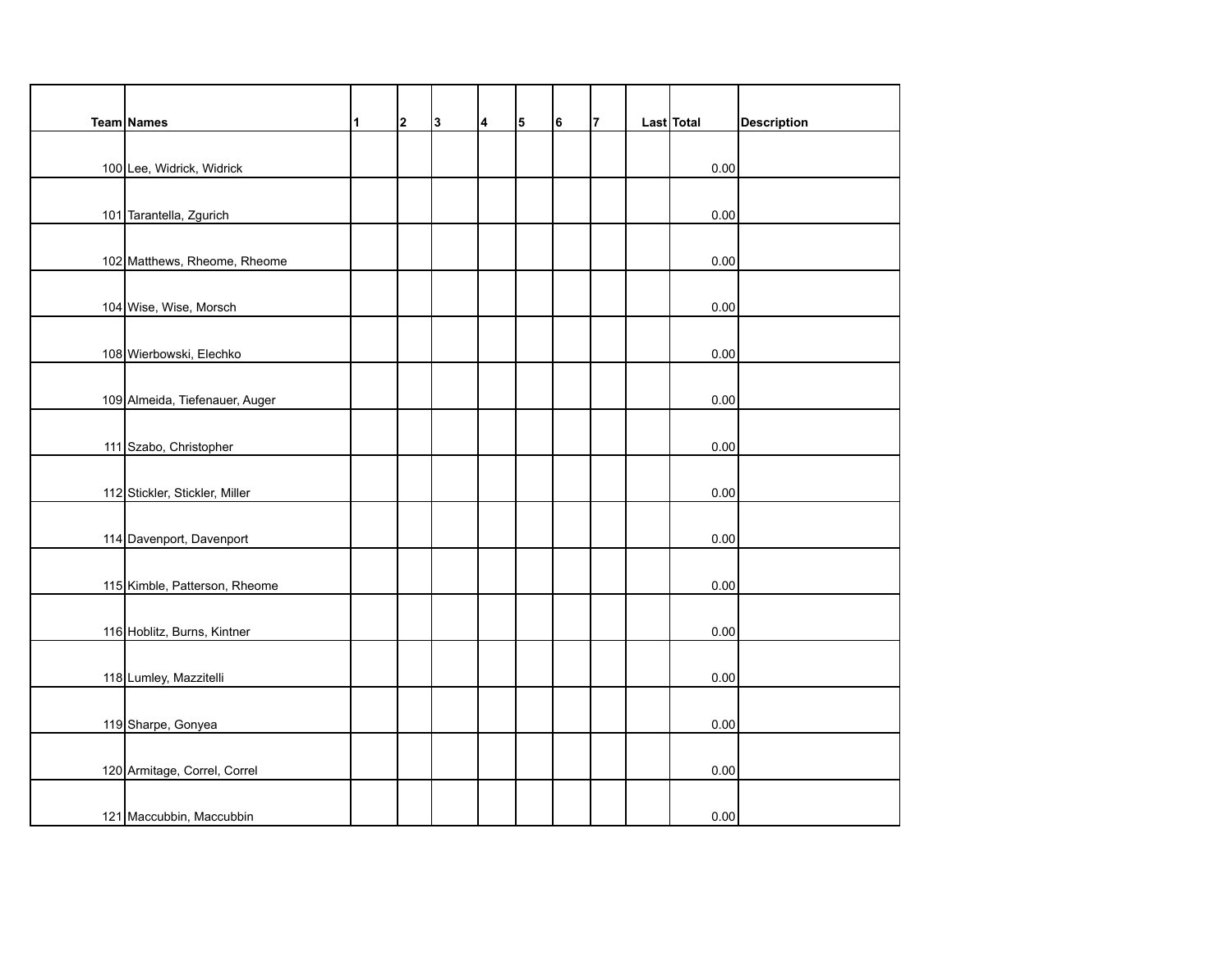| Team Names                    | $\mathbf{1}$ | $\mathbf 2$ | 3 | 4 | 5 | 6 | $\overline{7}$ | Last Total | <b>Description</b> |
|-------------------------------|--------------|-------------|---|---|---|---|----------------|------------|--------------------|
|                               |              |             |   |   |   |   |                |            |                    |
| 122 O'Hora, O'Hora, O'Hora    |              |             |   |   |   |   |                | 0.00       |                    |
|                               |              |             |   |   |   |   |                |            |                    |
| 124 Jerome, Bennett, Sailer   |              |             |   |   |   |   |                | 0.00       |                    |
|                               |              |             |   |   |   |   |                |            |                    |
| 126 Pentycofe, Pentycofe      |              |             |   |   |   |   |                | 0.00       |                    |
|                               |              |             |   |   |   |   |                |            |                    |
| 127 Rathburn, Booth, Stone    |              |             |   |   |   |   |                | 0.00       |                    |
|                               |              |             |   |   |   |   |                |            |                    |
| 129 Molenda, Kapalka, Estock  |              |             |   |   |   |   |                | 0.00       |                    |
|                               |              |             |   |   |   |   |                | 0.00       |                    |
| 130 Irla, Longo               |              |             |   |   |   |   |                |            |                    |
| 131 Sorensen, Sorensen        |              |             |   |   |   |   |                | 0.00       |                    |
|                               |              |             |   |   |   |   |                |            |                    |
| 132 Howard, Palmer, Palmer    |              |             |   |   |   |   |                | 0.00       |                    |
|                               |              |             |   |   |   |   |                |            |                    |
| 133 Swanson, Swanson, Swanson |              |             |   |   |   |   |                | 0.00       |                    |
|                               |              |             |   |   |   |   |                |            |                    |
| 134 Bogausch, Kingston        |              |             |   |   |   |   |                | 0.00       |                    |
|                               |              |             |   |   |   |   |                |            |                    |
| 138 Gendler, Gendler          |              |             |   |   |   |   |                | 0.00       |                    |
|                               |              |             |   |   |   |   |                |            |                    |
| 139 Petty, Petty, Petty       |              |             |   |   |   |   |                | 0.00       |                    |
|                               |              |             |   |   |   |   |                |            |                    |
| 141 Annis, Annis              |              |             |   |   |   |   |                | 0.00       |                    |
|                               |              |             |   |   |   |   |                |            |                    |
| 147 Leonard, Mayes            |              |             |   |   |   |   |                | $0.00\,$   |                    |
|                               |              |             |   |   |   |   |                |            |                    |
| 148 Padula, Padula            |              |             |   |   |   |   |                | 0.00       |                    |